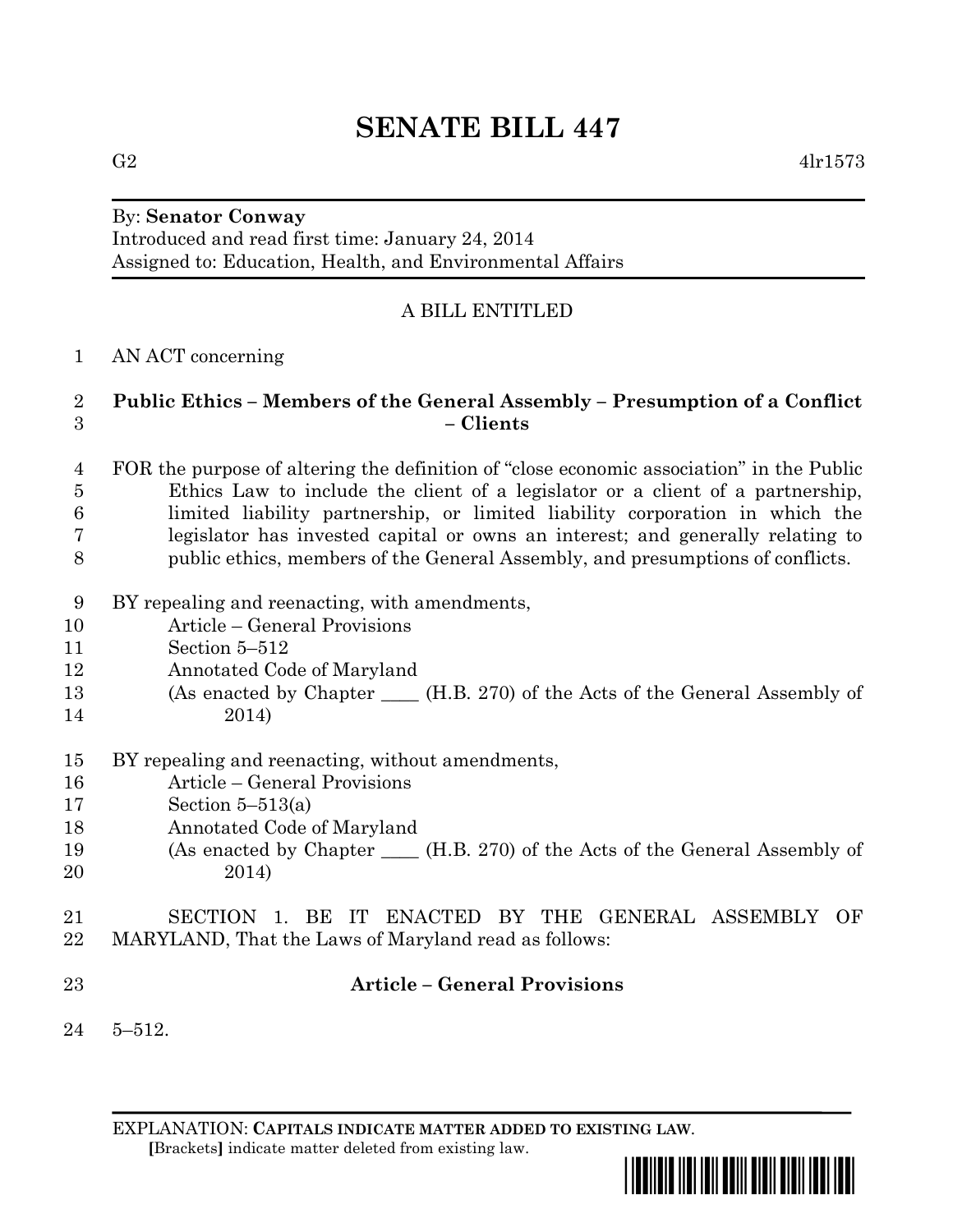#### **SENATE BILL 447**

| $\mathbf{1}$<br>$\overline{2}$ | In this section, "close economic association" means the association<br>(a)<br>(1)<br>between a legislator and:                                                                                                                                                                       |       |                                                                                                                                                                                            |  |  |  |  |  |
|--------------------------------|--------------------------------------------------------------------------------------------------------------------------------------------------------------------------------------------------------------------------------------------------------------------------------------|-------|--------------------------------------------------------------------------------------------------------------------------------------------------------------------------------------------|--|--|--|--|--|
| $\boldsymbol{3}$               |                                                                                                                                                                                                                                                                                      | (i)   | the legislator's:                                                                                                                                                                          |  |  |  |  |  |
| 4                              |                                                                                                                                                                                                                                                                                      |       | 1.<br>employer;                                                                                                                                                                            |  |  |  |  |  |
| $\overline{5}$                 |                                                                                                                                                                                                                                                                                      |       | employee; [or]<br>2.                                                                                                                                                                       |  |  |  |  |  |
| 6                              |                                                                                                                                                                                                                                                                                      |       | 3.<br>partner in a business or professional enterprise; OR                                                                                                                                 |  |  |  |  |  |
| 7<br>8<br>9                    |                                                                                                                                                                                                                                                                                      |       | CLIENT, INCLUDING A CLIENT OF A PARTNERSHIP,<br>4.<br>LIMITED LIABILITY PARTNERSHIP, OR LIMITED LIABILITY CORPORATION IN<br>WHICH THE LEGISLATOR HAS INVESTED CAPITAL OR OWNS AN INTEREST; |  |  |  |  |  |
| 10<br>11                       |                                                                                                                                                                                                                                                                                      | (ii)  | a partnership, limited liability partnership, or limited<br>liability company in which the legislator has invested capital or owns an interest;                                            |  |  |  |  |  |
| 12                             |                                                                                                                                                                                                                                                                                      | (iii) | a corporation in which the legislator owns the lesser of:                                                                                                                                  |  |  |  |  |  |
| 13                             |                                                                                                                                                                                                                                                                                      |       | 1.<br>10% or more of the outstanding capital stock; or                                                                                                                                     |  |  |  |  |  |
| 14<br>15                       | more; and                                                                                                                                                                                                                                                                            |       | 2.<br>capital stock with a cumulative value of $$25,000$ or                                                                                                                                |  |  |  |  |  |
| 16<br>17                       | or an agent.                                                                                                                                                                                                                                                                         | (iv)  | a corporation in which the legislator is an officer, a director,                                                                                                                           |  |  |  |  |  |
| 18<br>19<br>20<br>21           | "Close economic association" does not include a legislator's<br>(2)<br>ownership of stock directly through a mutual fund, a retirement plan, or any other<br>similar commingled investment vehicle the individual investments of which the<br>legislator does not control or manage. |       |                                                                                                                                                                                            |  |  |  |  |  |
| 22<br>23<br>24                 | An interest of a member of the General Assembly conflicts with the<br>(b)<br>(1)<br>public interest if the legislator's interest tends to impair the legislator's independence<br>of judgment.                                                                                       |       |                                                                                                                                                                                            |  |  |  |  |  |
| $25\,$<br>26<br>$27\,$         | (2)<br>conflict relates.                                                                                                                                                                                                                                                             |       | The conflict disqualifies the legislator from participating in any<br>legislative action, or otherwise attempting to influence any legislation, to which the                               |  |  |  |  |  |
| 28<br>29                       | (c)                                                                                                                                                                                                                                                                                  |       | It is presumed that an interest disqualifies a legislator from participating<br>in legislative action whenever the legislator:                                                             |  |  |  |  |  |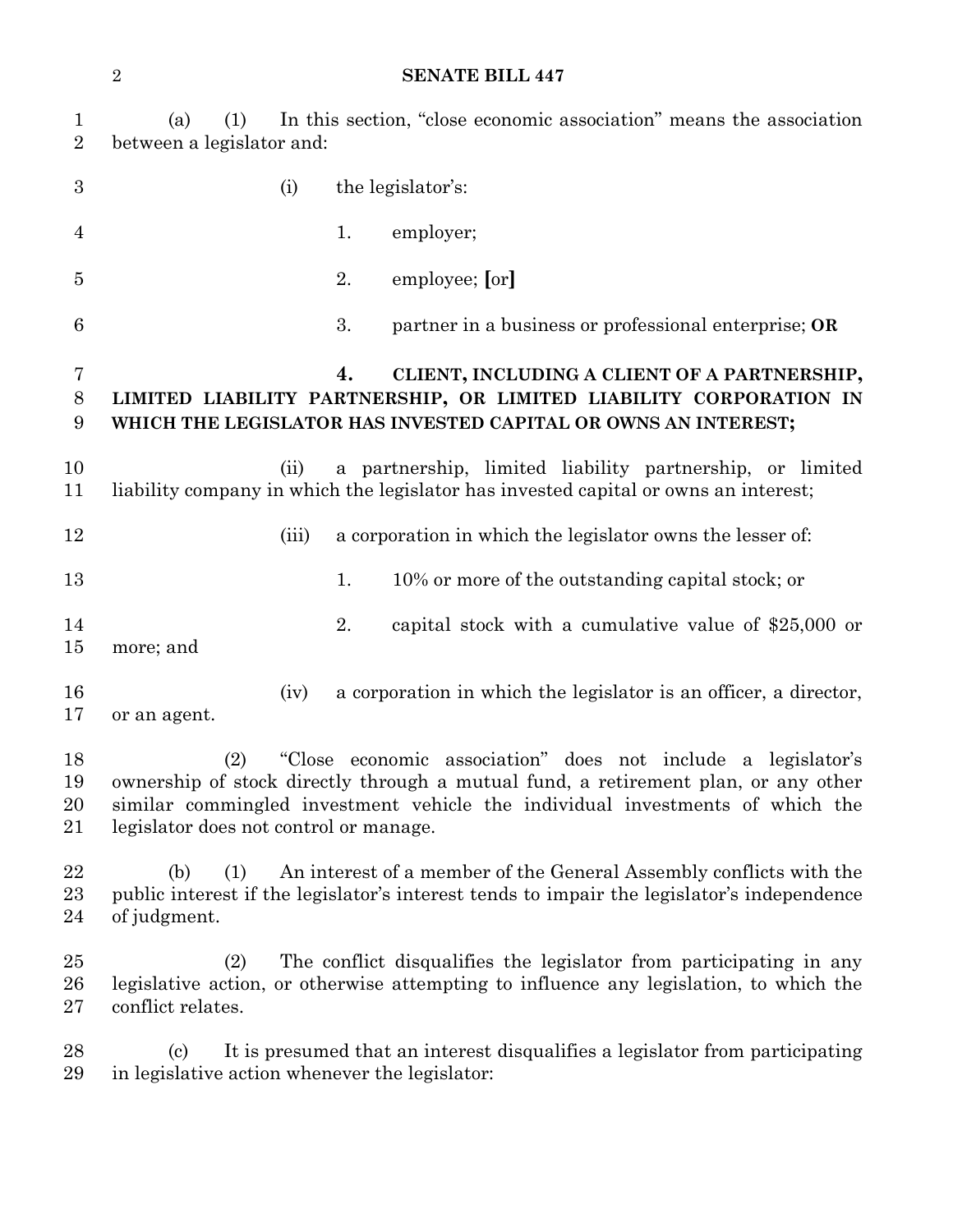#### **SENATE BILL 447** 3

| $\mathbf{1}$<br>$\overline{2}$<br>3 | has or acquires a direct interest in an enterprise that would be<br>(1)<br>affected by the legislator's vote on proposed legislation, unless the interest is common<br>to all members of:                                                                                                               |  |  |  |  |  |  |  |  |
|-------------------------------------|---------------------------------------------------------------------------------------------------------------------------------------------------------------------------------------------------------------------------------------------------------------------------------------------------------|--|--|--|--|--|--|--|--|
| 4<br>$\overline{5}$                 | a profession or occupation of which the legislator is a<br>(i)<br>member; or                                                                                                                                                                                                                            |  |  |  |  |  |  |  |  |
| $6\phantom{.}6$                     | the general public or a large class of the general public;<br>(ii)                                                                                                                                                                                                                                      |  |  |  |  |  |  |  |  |
| 7<br>$8\,$<br>9<br>10               | benefits financially from a close economic association with a person<br>(2)<br>whom the legislator knows has a direct interest in an enterprise or interest that would<br>be affected by the legislator's participation in legislative action, differently from other<br>like enterprises or interests; |  |  |  |  |  |  |  |  |
| 11<br>12                            | benefits financially from a close economic association with a person<br>(3)<br>who is lobbying for the purpose of influencing legislative action; or                                                                                                                                                    |  |  |  |  |  |  |  |  |
| 13<br>14<br>15<br>16                | solicits, accepts, or agrees to accept a loan, other than a loan from a<br>(4)<br>commercial lender in the normal course of business, from a person who would be<br>affected by or has an interest in an enterprise that would be affected by the legislator's<br>participation in legislative action.  |  |  |  |  |  |  |  |  |
| 17                                  | $5 - 513.$                                                                                                                                                                                                                                                                                              |  |  |  |  |  |  |  |  |
|                                     | Except as provided in paragraph (2) of this subsection, the<br>(1)<br>(a)<br>disqualification arising under $\S$ 5-512 of this subtitle is suspended if a legislator with<br>an apparent or presumed conflict files with the Joint Ethics Committee a sworn<br>statement that:                          |  |  |  |  |  |  |  |  |
| 18<br>19<br>20<br>21                |                                                                                                                                                                                                                                                                                                         |  |  |  |  |  |  |  |  |
| 22<br>23                            | describes the circumstances of the apparent or presumed<br>(i)<br>conflict and the legislation or class of legislation to which it relates; and                                                                                                                                                         |  |  |  |  |  |  |  |  |
| 24<br>$25\,$                        | asserts that the legislator is able to participate in legislative<br>(ii)<br>action relating to the legislation fairly, objectively, and in the public interest.                                                                                                                                        |  |  |  |  |  |  |  |  |
| 26<br>$27\,$<br>28                  | Except as provided in subparagraph (ii) of this paragraph,<br>(2)<br>(i)<br>the disqualification arising under $\S$ 5-512 of this subtitle may not be suspended if the<br>conflict is direct and personal to:                                                                                           |  |  |  |  |  |  |  |  |
| 29                                  | the legislator;<br>1.                                                                                                                                                                                                                                                                                   |  |  |  |  |  |  |  |  |
| 30                                  | 2.<br>a member of the legislator's immediate family; or                                                                                                                                                                                                                                                 |  |  |  |  |  |  |  |  |
| 31                                  | 3.<br>the legislator's employer.                                                                                                                                                                                                                                                                        |  |  |  |  |  |  |  |  |